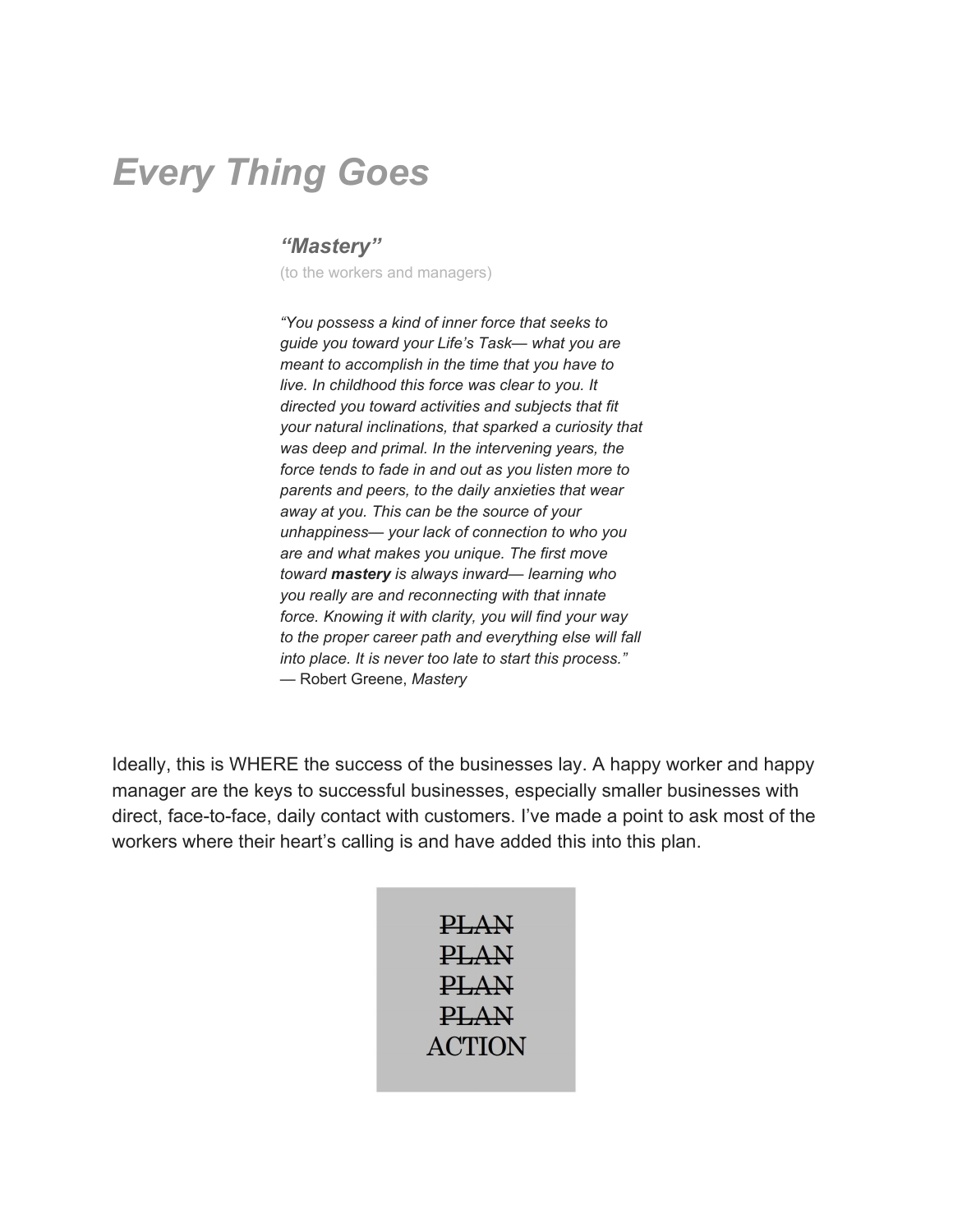## **Marketing Plan**

TABLE OF CONTENTS

- 1. **Overview** (Executive Summary)
- 2. **Target Market** (Audience)
- 3. **Goals**
- 4. **Action Plans** (Strategy)
- 5. **Budget**
- 6. **Plans**

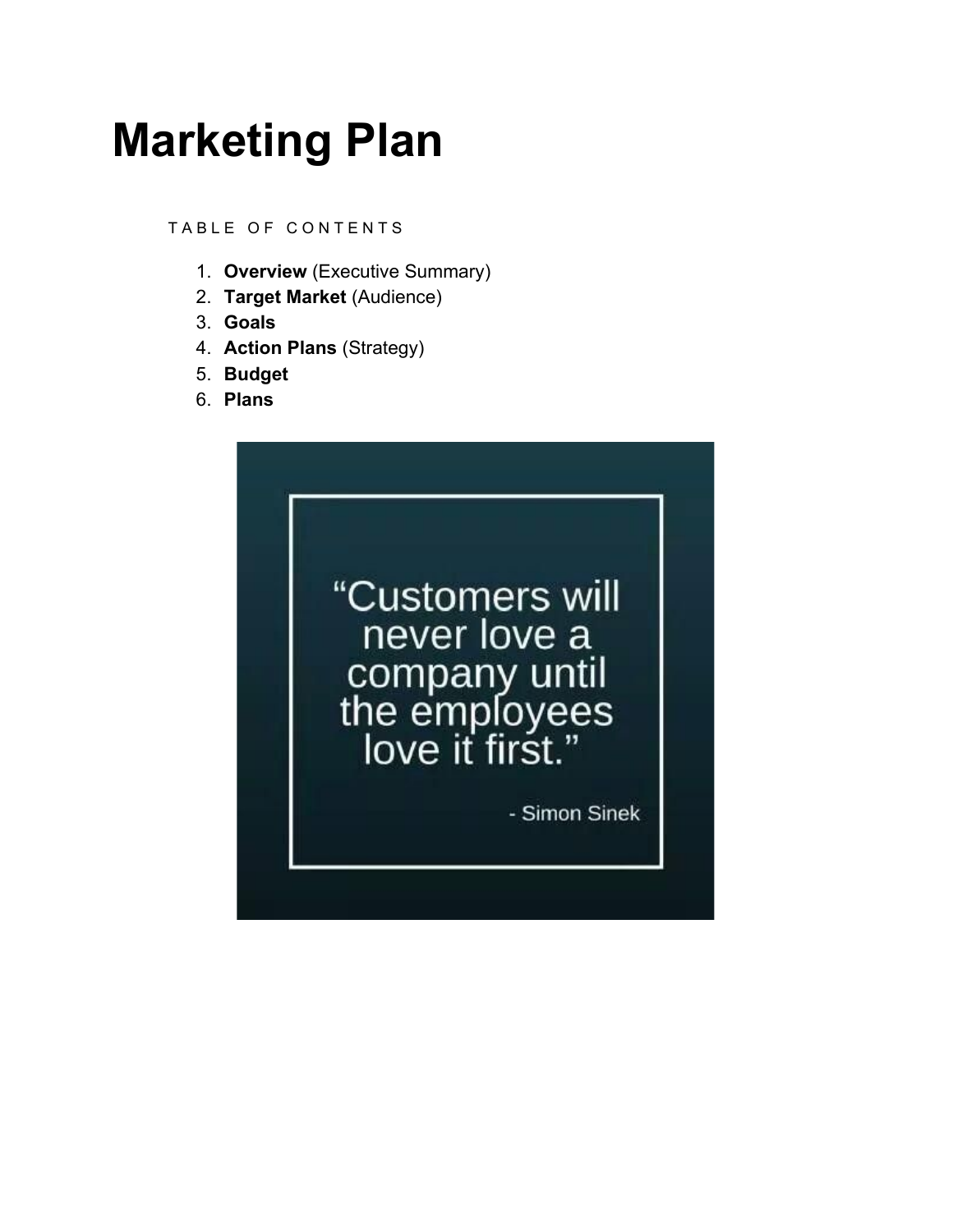## **Overview** (aka Executive Summary Overview)

The ETG businesses have broken even for two months consecutively. This means it is time to "**Supercharge**" *(< This phrase was coined by Eric)* the ETG Stores. Now is the time.

In my limited understanding, the businesses are behind over \$140,000 (please don't quote me on this, it may be much more). This means that in addition to recouping *sunk costs,* there should be an effort to taking the businesses back to optimal economic health at

1. 15% increase per business, per year (is normal business growth) and,

2. Recoup lost revenue (4Q 2017 - 1Q 2018) due to unknown factors and,

3. Assure the stores are delivering the SI community what it needs, wants and desires.

This effort was and is to assure the businesses and community remain, not only stable, but growing in a healthy way. If another incident of consecutive months of losing revenue occurs, a reserve of \$280,000 or more should be accrued and held to assure the businesses and overall community remain stable until, at that point and time, new marketing adjustments are made.

I break businesses and its situations into 4 variables in term of their public market effectiveness:

- **[B](https://binknyc.com/whats-a-brand/)[randing](https://binknyc.com/whats-a-brand/) (intangible beliefs, values, attitude and lifestyle)**
- **[D](https://binknyc.com/design/)**[esign](https://binknyc.com/design/) (tangible care and attention to detail of the business, appearing cross platform)
- **[C](https://binknyc.com/2016/12/19/statistics/)**[ommunications](https://binknyc.com/2016/12/19/statistics/) (intangible: how workers and manager speak to customers and clients)
- **[A](https://binknyc.com/advertising/)[dvertising](https://binknyc.com/advertising/) (tangible care and attention to detail of the business, appearing cross** platform)

Click the links above to find out more about the A, B, C, Ds of business. The ETG Stores rate as follows:

|                 | Branding*         | Design*   | <b>Communications*</b> | <b>Advertising* Total</b> |    |
|-----------------|-------------------|-----------|------------------------|---------------------------|----|
| <b>BookCafe</b> | 7 pts.            | 11 pts.   | 7 pts.                 | 5 pts.                    | 30 |
| Clothing        | 8 pts.            | $12$ pts. | 9 pts.                 | $10$ pts.                 | 39 |
| Furniture       | <sup>7</sup> pts. | 9 pts.    | 11 pts.                | 8 pts.                    | 35 |

*\* Each segment occupies a rate of 1- 25 pts. All four segments could total 100 points. Business would be perfect.*

With these four business tools operating in harmony, any business can understand how they will be perceived by its customers in any given market. The customers are the money so when the money isn't coming in, GUESS WHAT? The customers aren't happy.

This is providing that the business at least have a decent or good product or service to offer. Once they either, fix the broke segment (weaknesses) or spend time accentuating their strengths, they can become more profitable. Much more profitable.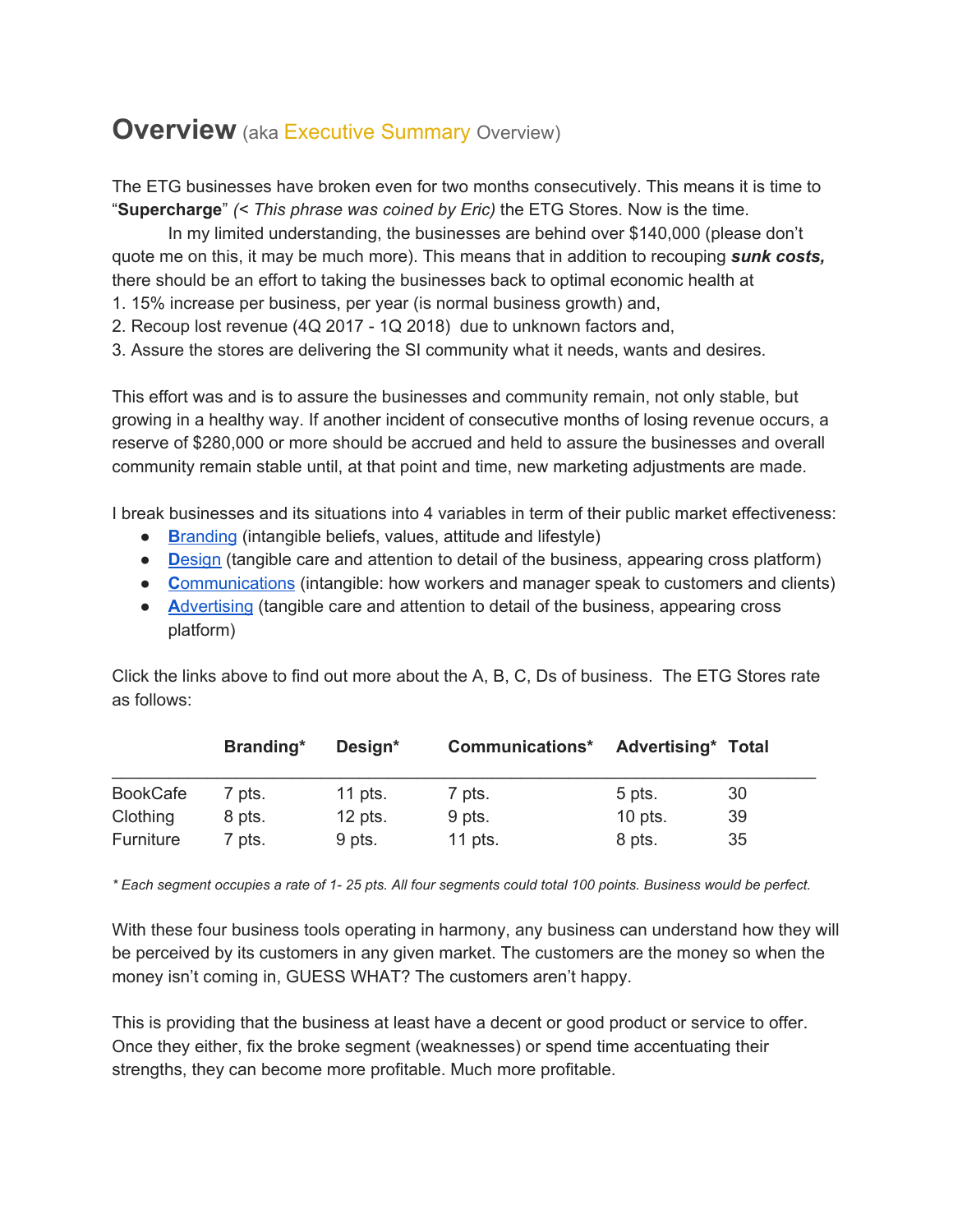**DO NOT ADVERTISE.** Use Instagram instead. You"ll never find an AD in a newspaper doing as well in traditional media as you could with **Instagram**:



Traditional advertising, like the US retail markets are dying a new death to new technologies. I.e., FaceBook killed the media, Amazon killed retail.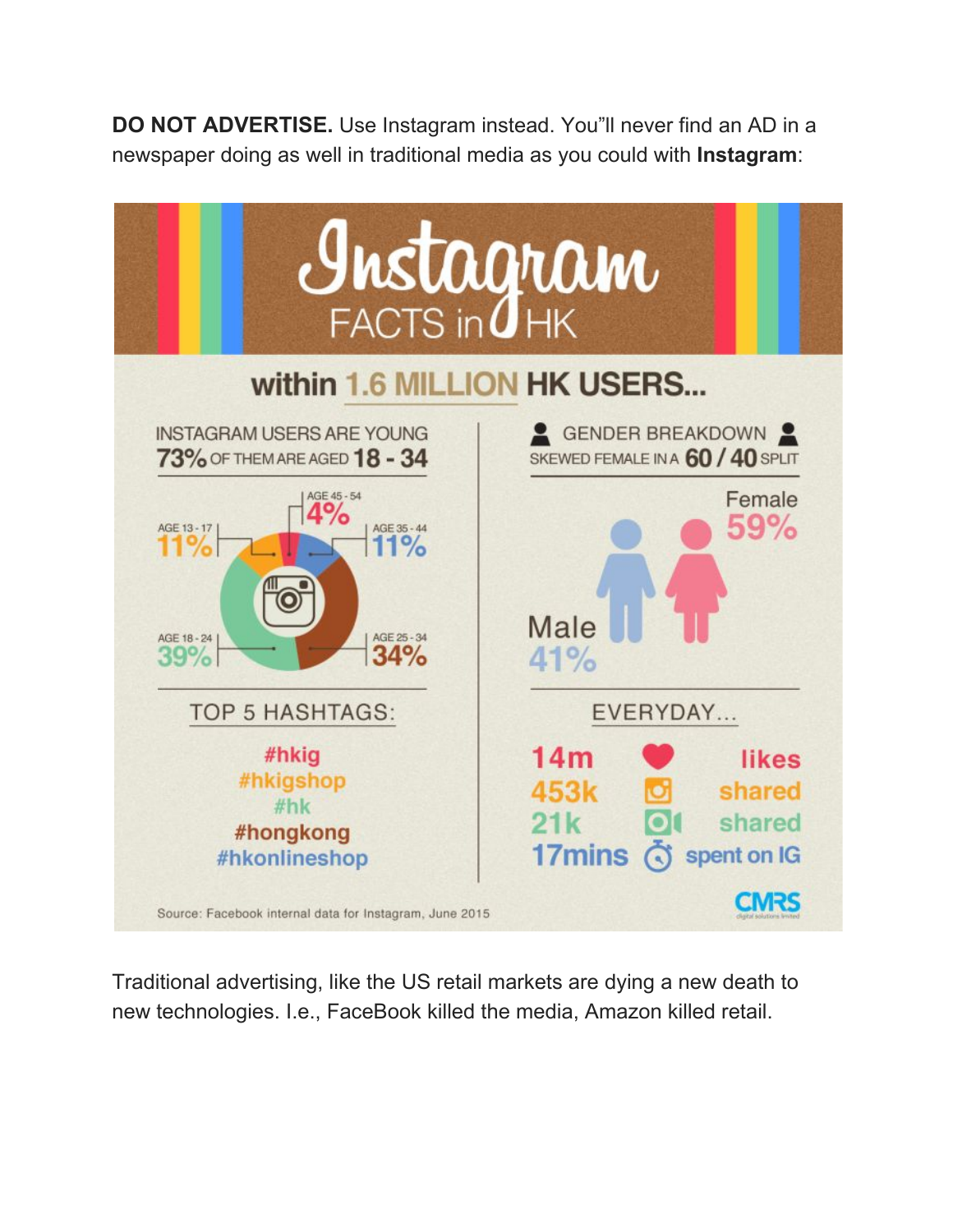## **Target Market**

**First:** Thrift Shoppers, Bargain Hunters and Cheapskates.

**Second:** Tourists (5 million in 2018), Visitors, Millennials

Instagram have consistently shown that the ETG Stores have a largely female audience 60% female, 40% male. The stores have a primarily male veneer to them aesthetically and it would behoove the customers and benefit the businesses to have more of a female touch in general.

Your Instagram Demographics are mostly female between the ages of 18-35. Their earnings are between \$30K - 70K and this represents the newbies to Staten Island. Their lifestyles are Experiencers and Achievers. These lifestyle, overall, represents 51% of the NYC population. The future of this Staten Island (St. George) can be seen as a new hub if they begin to embrace Innovation (technological and aesthetically). The ETG Stores have an opportunity now to be seen as innovator and leaders rather than followers. The traditional ways of making money are changing. The traditional ways of service are more demanding. We have a real opportunity now to truly make a difference.

- First: Bargain Hunters, Thrift shoppers and Cheapskates
- Then, move it to tourists, visitors and Millennial shoppers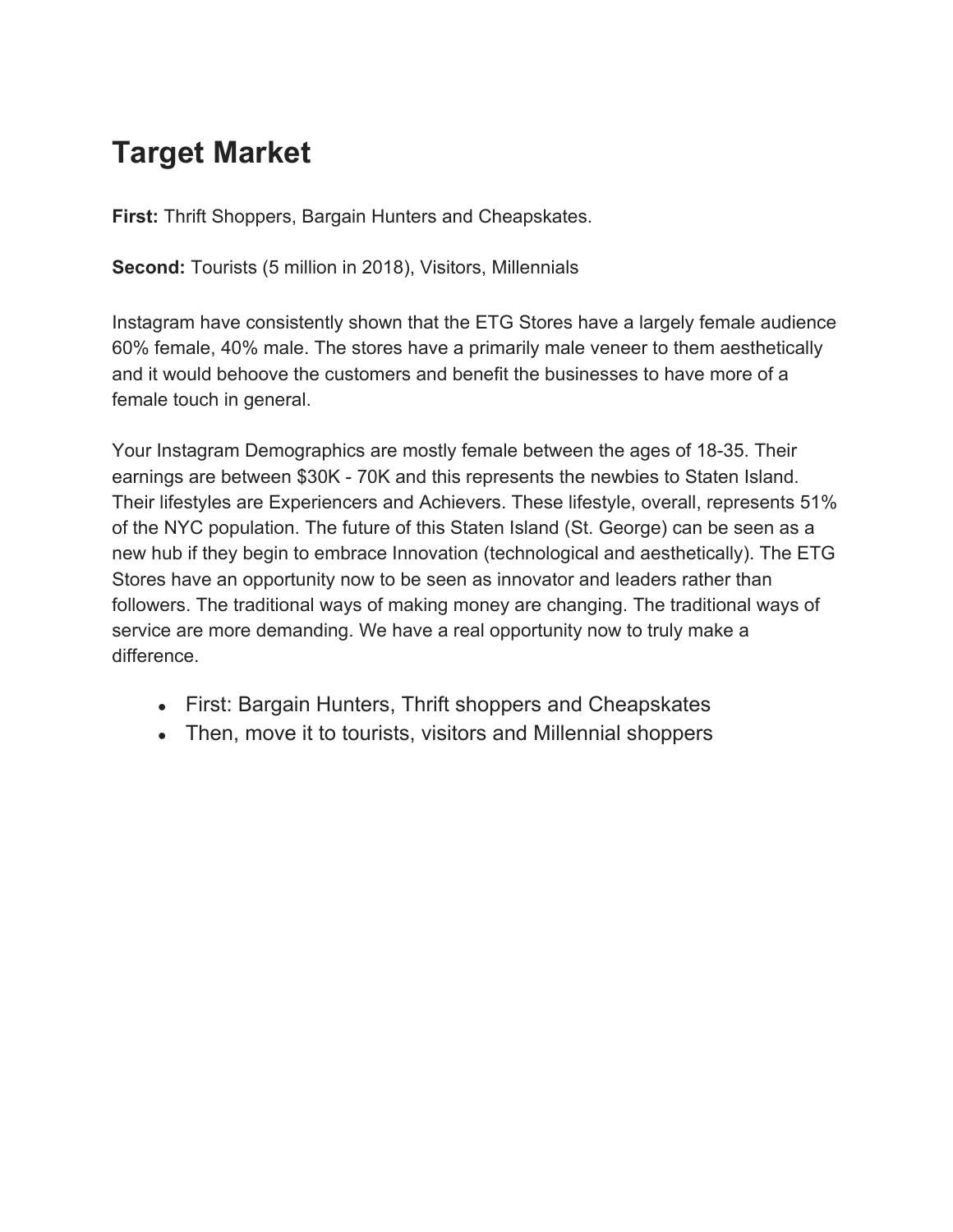## **Goals**

This marketing plan is incremental offering up a 20%, a 50%, a 100% and a 300% increase providing that the advice is taken to action and execution. The advice I am giving here is slightly flexible, inexpensive (20%, 50%) and relatively easy to follow. The goal for me is to get into the (100% and 300% ranges within 6 months.

A good marketing plan targets prospects at all stages of a sales cycle (**Q**uarter). Some marketing tactics, such as many forms of advertising, public relations and direct marketing, are great for reaching cold prospects but are dying to technology. Warm prospects are current customers —those who've previously been exposed to the ETG Stores previous marketing messages and customer that you've met, The hottest customers are those who look at the EXPERIENCE offered are the stores. Generally, this direct question and answer exchange that happen at the store combined with cleaned stores and newer items will increase sales.

To complete the marketing plan effectively please read the Marketing Strategy through and through. Ask me questions and I will give you answers whether you want to hear them or not. I'm truly here to help and get results. This is my M.O. (Modus Operandi). I generally disdain tactics when we've had the luxury of time and planning to actually develop a strategy. hen include a variety of tactics you'll use to reach prospects at any point in your sales cycle. For example, you might combine outdoor billboards, print advertising and online local searches to reach cold prospects but can use email to contact your warmer customers. Use Instagram if you want to get actual customers coming into the stores.

To identify the ideal marketing mix, find out which media your target audience turns to for information on the type of product or service you sell. I say it's Instagram but I don't know it all. Avoid broad-based media—even if it attracts your target audience—if the content of the Instagram posts aren't relevant. The marketing strategy is HOW to reach your customers where they'll be most receptive to messages.

## **Budget**

We'll need to devote a percentage of projected gross sales toward a real marketing budget (Instagram or Public Relations. and to make VISUAL improvements and upgrades to the stores. There's plenty of old wood all around the properties which could be painted and repurposed in the store. This repurposing of wood in a 3Rd Wave thing to do. The Millennials will appreciate this like nothing else.

As you begin to gather costs for the marketing plan outlined here, you may find that it is impacting the budget. Simply place the additional funds into improving the ETG Stores and have someone dedicated to doing the Instagram pictures, captions, hashtags and tagging. The key all the plans is to never stop marketing on Instagram—don't concern yourself with the more costly ads or flyers until you can comfortably afford them.

#### Customer Analysis, again.

There are many types of customers who are looking for particular types of experiences:

- bargain shoppers
- Thrift shoppers
- Then, it will move over to tourists, visitors and Millennials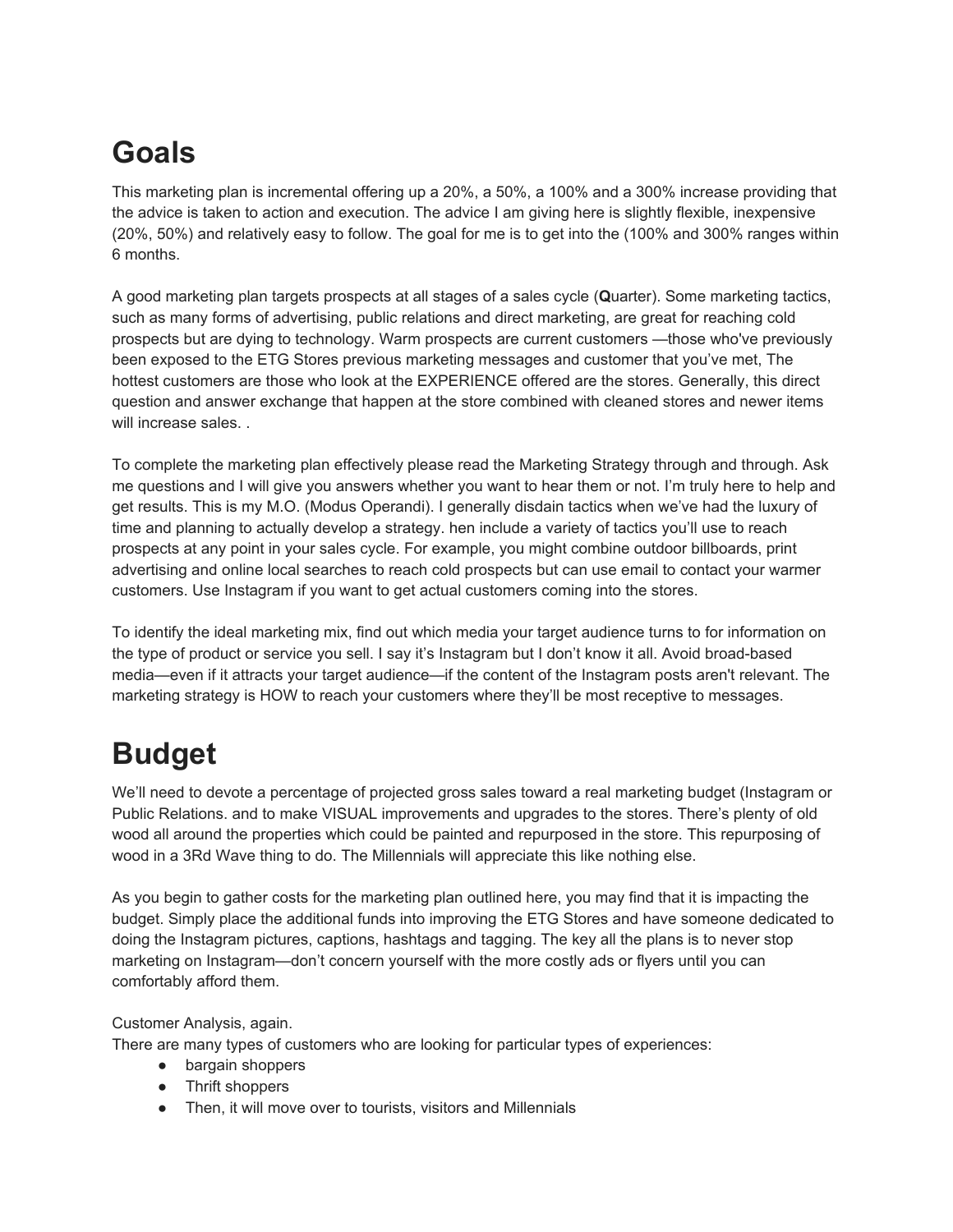We'd need 1500 more (monthly) customers coming into the ETG Stores on a regular basis, twice a month, and half of those as repeat customers.

Thrift shoppers are looking for *a deal, that canary in a coal mine, an amazing find, a hidden gem*. Thrift shoppers are bargain hunters, thrill and adventure seekers, and ideally we'll want to be able to tell a story about their experience.

Their decision making process (in terms of purchasing) is ultimately about storytelling so we create a story for them to tell. They then want to tell others of their battle to find something amazing that they didn't know they would find and how cheap they bought it for. Yes, this does mean that they got over (bought something for less than what they should've paid for it) and HOW THEY WON THE WEST. Think of the gold rush of 1849 and why people left their homes, moved west because they heard that there was gold in the hills. This is ideally how the stores can occupy their lifestyle instinct.

We can create this phenomenon at the stores by creating mysteries. This will generate more money faster and keep products flying off the shelves at the stores GOLD RUSH.

The customers will focus on the products that have the best deal. This means we want to push volume in massive volume to regain the lost audiences and this will create a word-of-mouth to get new customers. The market position that is available comparatively to other thrift stores on the island is to be the cheapest. The cheapest can win this one. Yes, this lifestyle segment on SI is available.

If the ETG market position is the best prices for good wearable or collectible books and thrift items, the ETG stores can re-engage their audience that they have previously lost. People buy more and seldom pass up a good deal when they see one which they feel is worth going into debt for.

The cheapest and best price will create returning customers. This was the strengths of the businesses back in the day.

After some time has passed and the Empire Outlets mall opens, the affluence of the typical local shopper will change dramatically. The stores should be ready for this dramatic shift. Higher priced items can be either produced (baked) and used items can be sold for a greater profit.

The first thing that needs to happen is to re-develop a word-of-mouth campaign surrounding the ETG Stores. Once that has taken a greater hold (through Instagram) in the public consciousness, the plan should shift. Only through re-emerging the ETG Stores as a viable force, good deals, fair prices then a premium price point can become available, slowly and over time. A new market segment (customer) will be addressed.

- Goals: to increase the stores income 20%, 50%, 100%, to 300%.
- Focus: Do more sales, lower the prices now, offer coffee and candy
- Culture: 1. the bargain and thrift shopper 2. Tourist and Millennials
- Strengths: Historic business, good service, cheap prices for used stuff.
- Weaknesses: Old aesthetic, food = old, experiential design is poor.
- Market Share: Lost considerable market share over years (PP high \$).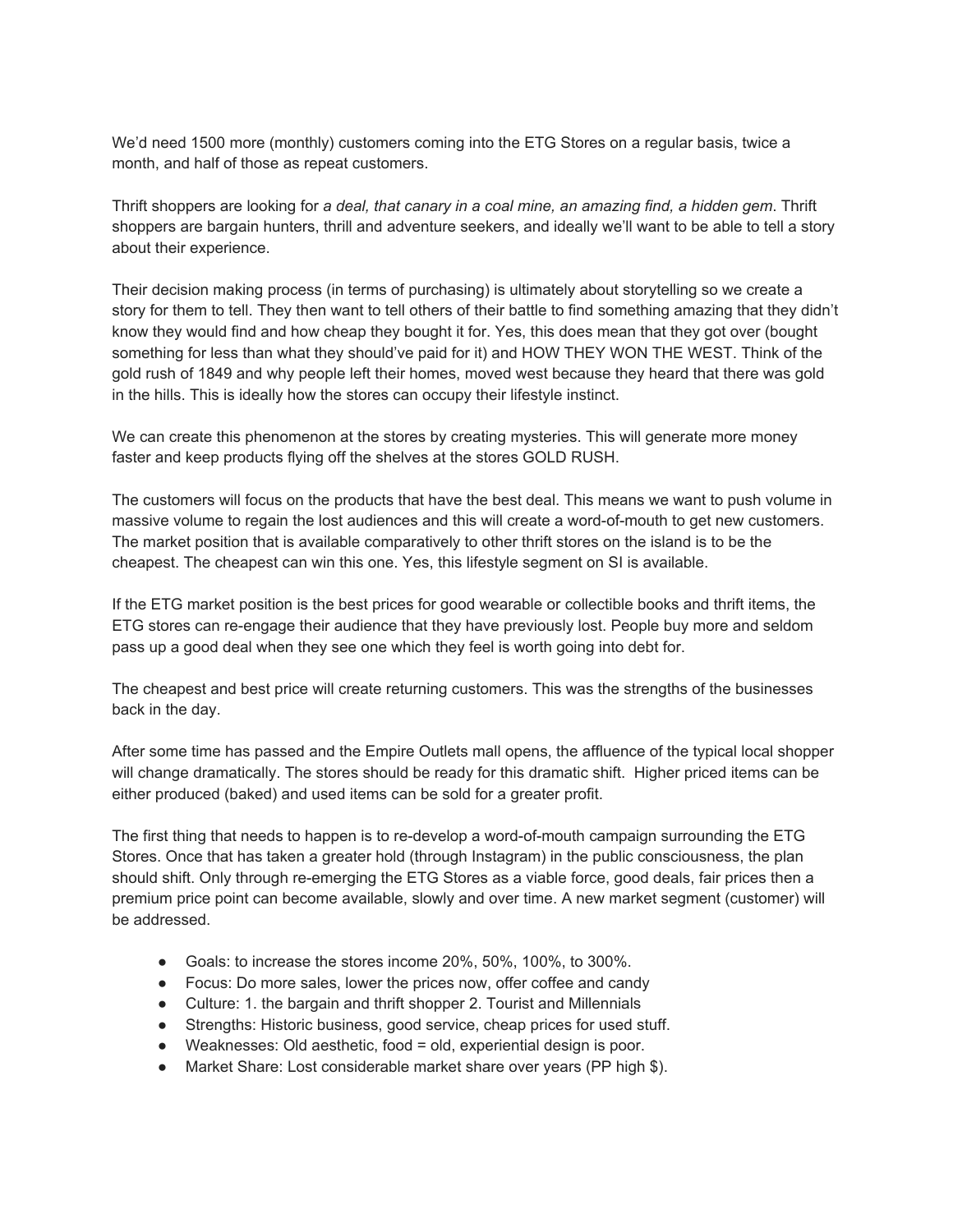# **Every Thing Goes (Plans)**

## **Book Cafe 20% increase**

#### **Run continuous sales throughout the summer. Post on Instagram 2xs per day.**

- 1. It is better and easier to re-engage customers that were lost rather than re-engage new ones.
- 2. There is going to be a smaller section of the Empire Outlet (EO) mall opening later this year.
- 3. The EO mall has also put local businesses on a little map that they are handing out to pedestrians and tourists and they have live music playing on the weekends. The ETG stores may not have been invited because it doesn't fall within their visual criteria aesthetically or is a block or two out of their designated area.
- 4. Couple the ongoing sale with an Instagram IG campaign. To make this IG campaign absolutely amazing: On occasion you were given books that are worth more than \$50 all the way up to \$200. Take one or two books that you have found are "Winners" and hide them in the shelves of the bookstore. Take a photo of the book and hide it somewhere in the stacks. When the person finds it, they only have to pay \$10 for the amazing find. See if you can photograph them and put it on Facebook and IG which you would also tag their name.

This "running of continuous sales" may sound inconsistent and counterintuitive with running a profitable business. The thought behind this is "*If you want to make more money, raise the prices!*" The Truth is that it is the case where charging more per item DOES NOT MEAN making more money. It means losing customers that came because of the great finds they have found.

They were treasure hunters yet, you have removed the treasure hunting away from them. Remember: It is the Customers that are the ones carrying the money. They are essence of the business.

#### **BOOKSTORE**

I am an old, well-established thrift store selling used books. From my customers perspective, they know that the books were either donated and given to me for free. Charging anything more than a couple of dollars for used books is viewed as ripping people off or taking advantage. It's just not cool. I want to be cool. I need to be cool. Let's make bookstores great again.

The store has an epic backlog of books that it is taking up valuable real estate which could be rented upstairs. This means I lose money twice.

- 1. First, the prices of books should be priced to fly out of the store.
- 2. Secondly, the rooms upstairs should be emptied and set up to rent. Both these steps would generate at 20% increase for the books store and cafe.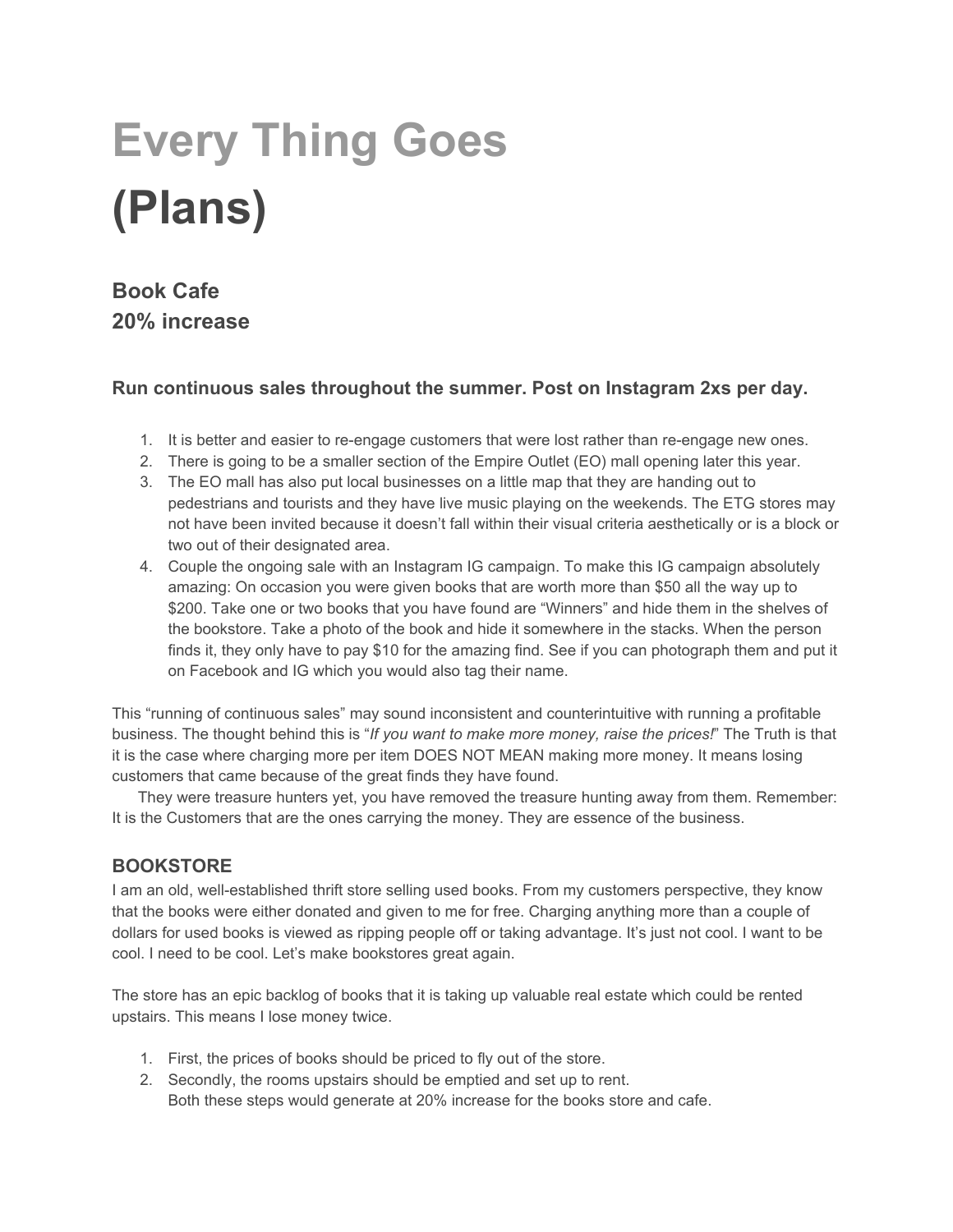## **Book Cafe 50% increase**

#### **Consistently post on Instagram 2xs per day. Show musicians, events, food offering, cafe drinks, books, and customers, etc...**

Once a 20% increase plan is fixed and moving, it would be very wise to launch and sustain a permanent Instagram (IG) campaign according to the directions and instructions and following the IG criteria enclosed in the next plan. This will lead to an additional 30% increase adding up to 50%. If you want to make money, **AVOID DOING FOOD**. Food Labor is costly expensive and requires a machine-like staff. In the restaurant business, it is called The Line. The people who can handle anything in the food business have a very particular mentality that is completely different than normal people. Most people aren't cut out for it. It's stressful, demanding and costly. I suggest that all food be a **grab-and-go** type of option.

#### **Why?**

If 5, 10, or 20 people come in:

- DO YOU HAVE A WAY TO HANDLE THIS efficiently and effectively?
- Are you going to run out of food stuff or supplies?
- Do you have everything you need, on hand and ready to go?
- Are plates, forks, knives, cups, spoons, lids, seating, hot prep, cold prep. ready TO GO?
- Do you have enough bread, wraps or tortilla shells?
- Do you have delivery service on HOT weather days, on COLD weather days?

If you answer NO to any of these questions, then you may not be ready. I'm just sayin'.

#### **THE FOOD BUSINESS HELL ON EARTH**

The main reason to stay out of the food business is because when (not if) you have a few bad days or week, **your online reputation will suffer**. Another good reason to stay away from this are **the hours you are open**. Another good reason to stay away from the food business is you **don't have a proper chef or experienced cook** on hand. Another good reason to stay away from the food business is because you aren't ready for delivery and if you look at the way online sales have tripled vs. in-store dining experiences, should be all you need to know why the food business will be worthless to the development of the store. The last and best reason to stay away from the food business is that Food Consistency needs to be perfected and ultimately, you can only make 3 times the amount you pay for food. It's a nightmare.

#### INSTAGRAM (IG)

#### **2 photos in Instagram per day keeps the customers alerted and engaged all day.**

In Social Media we do things in a very particular way. Certain **Hashtags** (14-28) will do very well but there's a particular set of hashtags that do better than others. Always **Tagging** (7-10) people is critical too. Then, you want to spend 2 hours per day going through and liking and commenting on others photos.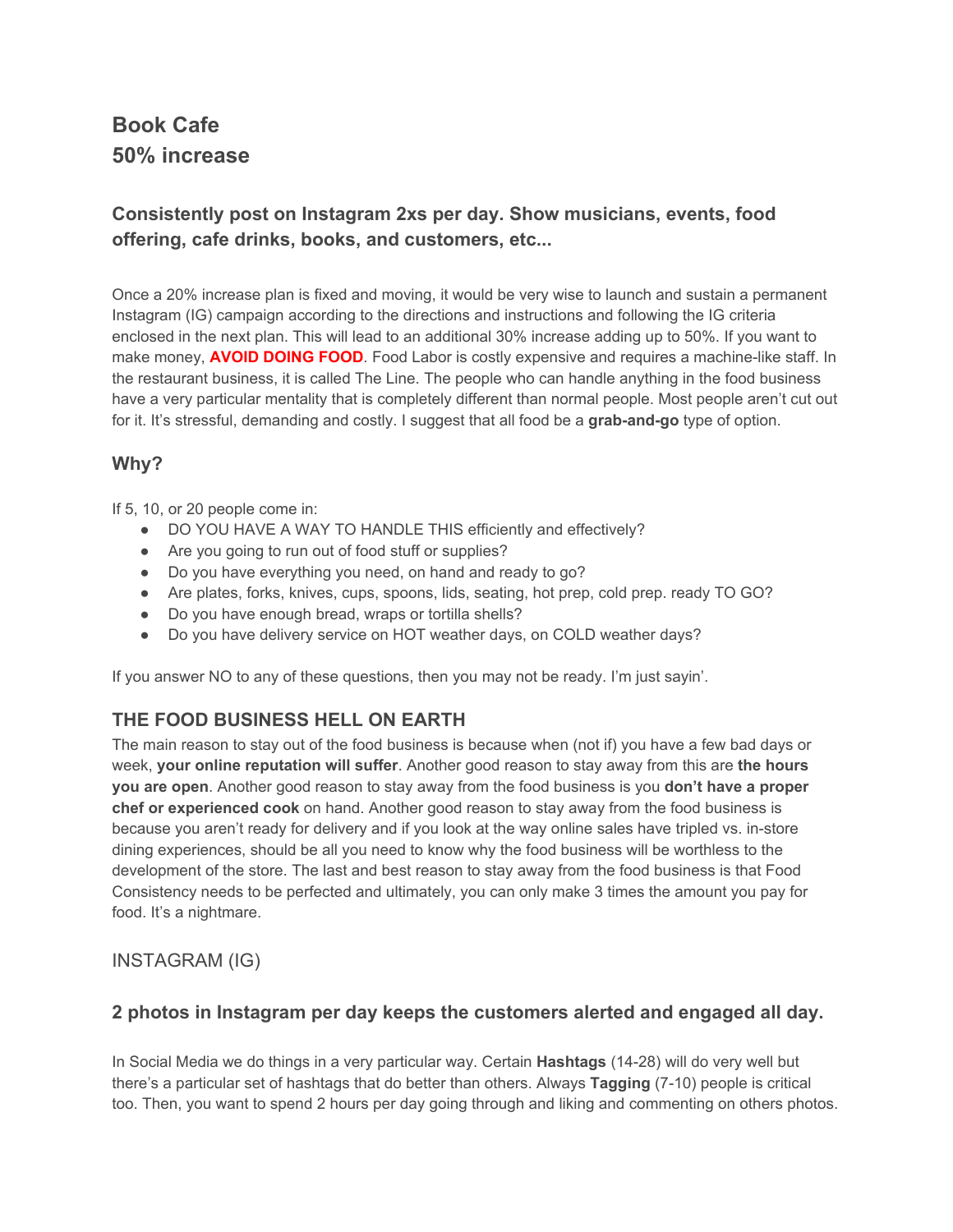Naturally, this all depends on the image that is used and and it depends on the type of business. There are also times of the day and days of the week that do much better as opposed to other times and days.

#### **Instructions for this IG campaign will be included later in a separate plan.**

### **Book Cafe 100% increase**

#### **The coffee needs to be brought up to typical CAFÉ STANDARDS. Add Ice Cream.**

There is an order to launching a successful IG campaign that will generate a 100% return. Before that happens, some physical changes will have to be made, inside and outside of the stores.

In this 100% plan, the coffee drinks needs to be brought up to par. It isn't now. It's a hit or miss depending on who the server is. I suggest putting together a barista manual and have the staff, practice, practice and practice.

The proofs and theories behind this had everything to do with the presentation I did at the BookCafe last May, 15, 2018 called "*Culture Eats Strategy for Breakfast*." There is no doubt what the 3rd Wavers did in Williamsburg and Astoria that made them unique.

What is a 3rd Waver? Answer: [https://en.wikipedia.org/wiki/Third\\_wave\\_of\\_coffee](https://en.wikipedia.org/wiki/Third_wave_of_coffee)

In that presentation, May 15, I outlined what a 3rd Wave Cafe is and what it is not from a surface level. The interior design aesthetic has everything to do with an seemingly unspoken language regarding the materials and colors used in both the interior and exterior design.

There is a shit ton of wood on the properties and outside the houses here. This wood is perfectly weathered which would be perfect to establish this 3rd Wave idea. I suggest starting with the counter.

So, if the design of the cafe and the food offering were both up to speed with the 3rd Wave aesthetic and look the increase would be double what you are making today. The aesthetic is instagram ready, meaning that is it something cool to photograph and place up on Instagram.

These 3rd Wave Cafés are now commonplace and rampant in our NYC culture. They were opened by Gen Xer's and Millennials. There are very, very few done correctly in Staten Island (NYC's forgotten borough). So, Millennials and young tourists would flock to the book cafe. The best part is that the *ideals and values* intrinsic with the beliefs at the BookCafe already are perfectly in line with the 3rd Wavers. Do the right thing for the planet, organic coffee, free trade coffee. Even the fact that the cafe sells Used Books are a very 3rd Wave thing to offer and sell. The values are already aligned.

In fact, all used items are 3rd Wave thing to do and sell. The ETG Stores just so happened to be years ahead of the curve. Now the aesthetic and protocol of the ETG BookCafé just needs to catch up. There are specific aesthetics which are generally expected in terms of SHOWING a belief and that starts with your coffee offerings and making sure that they are up to par.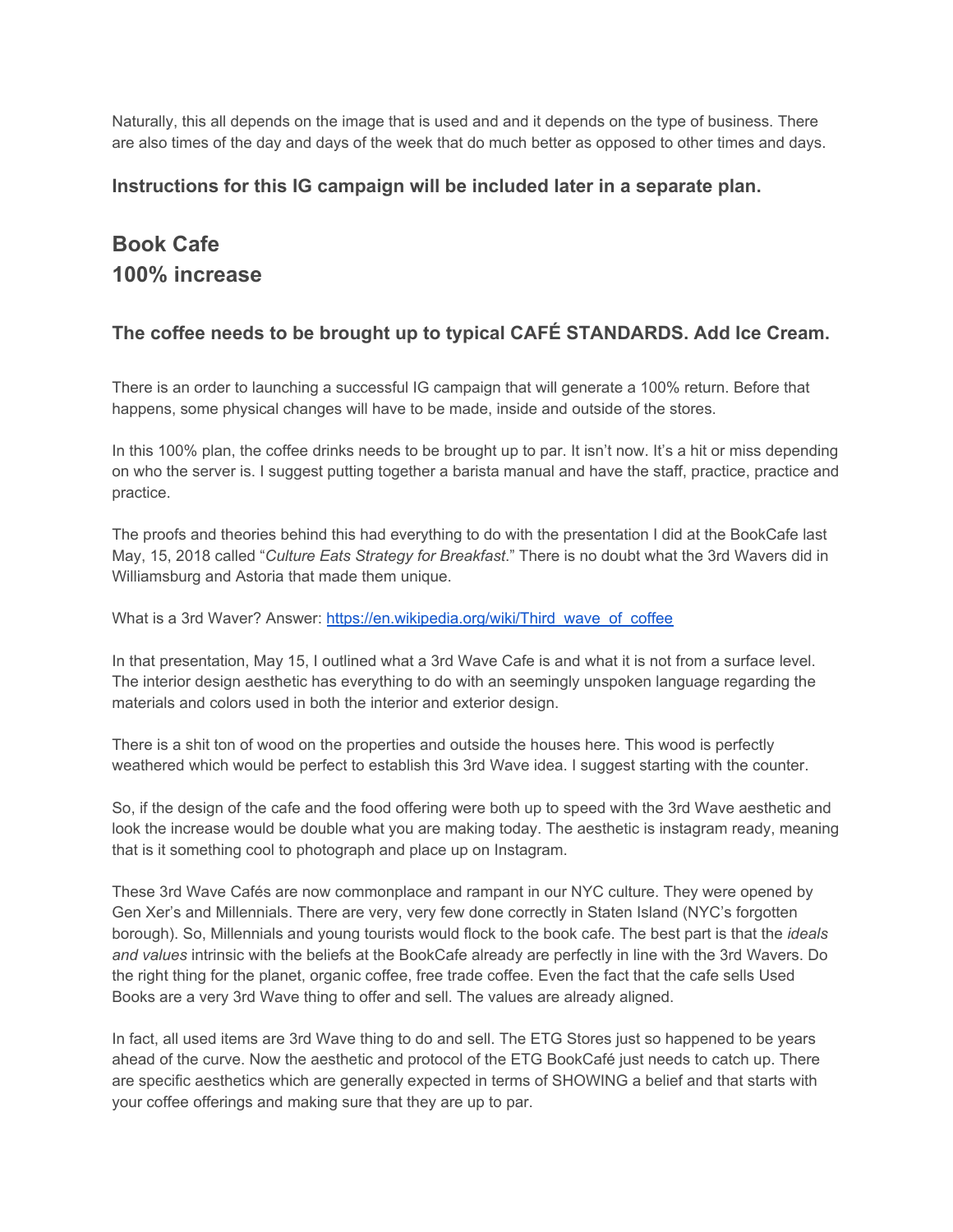There are at least 15-18 coffee drinks (Josiah knows) just to get the BookCafe up to par with the 3rd Wave thinking and protocol. 3rd Wave Espresso and Cafe offerings have been elevated up to amazing new levels in care and attention in an almost psychotic obsessive attention to subtlety and detail. This movement has been heavily adopted by the Millennial generation (your future customers). This care and attention to service and offerings combined with a corrected form of proper barista service would make the BookCafe more than just a local coffee place for the locals and heroin addicts from the park across the street. The idea is to make the BookCafe into a true destination (see the next 300% increase plan).

#### **Add Ice Cream**

There is an ice cream store around the corner from the BookCafe (Tip the Wagon). Aviva and I went into to speak with the owner over a month ago. I have his card. He said that he has met and spoken to Steve and Katie for a while. He purchased a cooler for them over a year ago and was ready, willing and able to partner up with them for all long time. His ice cream is amazing and although I could see some improvement, he uses only the absolute best ingredients from Italy. He said, that the cafe didn't have room for the little freezer he purchased for them. It will hold only two ice creams.

## **Book Cafe 300% increase**

#### **[Brands](https://binknyc.com/whats-a-brand/) do better than commodity-based businesses (see link [here](https://binknyc.files.wordpress.com/2018/01/brand-vs-commodity.pdf)). The BookCafe sells something NO ONE else on the planet has. Foodies naturally flock to cool destinations.**

This 300% increase is far easier than you may think. It sound far more intimidating than it actually is. People think this is impossible but it's actually easier to do a 300% increase than it is for businesses than aspire toward mediocrity and just try to get by.

#### **Currently**

The cookies are moving slow. In fact, they usually get hard and old before they sell out. This creates a huge problem in terms of how they customers are treated on a deeper emotional level.

For me, a customer is more than a customer, they are actually someone's family member, friend or loved one. The customer is the one that bring their money to the business. I care for them even if they don't deserve to be cared for. I trust them even if they don't deserve to be trusted. But, that's just me.

The customer is not someone outside yourself. When we shop we become the customer. How do we like to be treated? When you sell them old cookies, you are really saying to them, *we don't really care about you on any deep level* except that you are a customer or a small denomination of money or a just a number on our clicker. < This, is the underlying message. Even the stupidest of people know when they are being mistreated or ripped off.

Some of the food gets thrown out each week because of spoilage. For me, this simply means that the foods you are trying to sell just isn't working for the Cafe.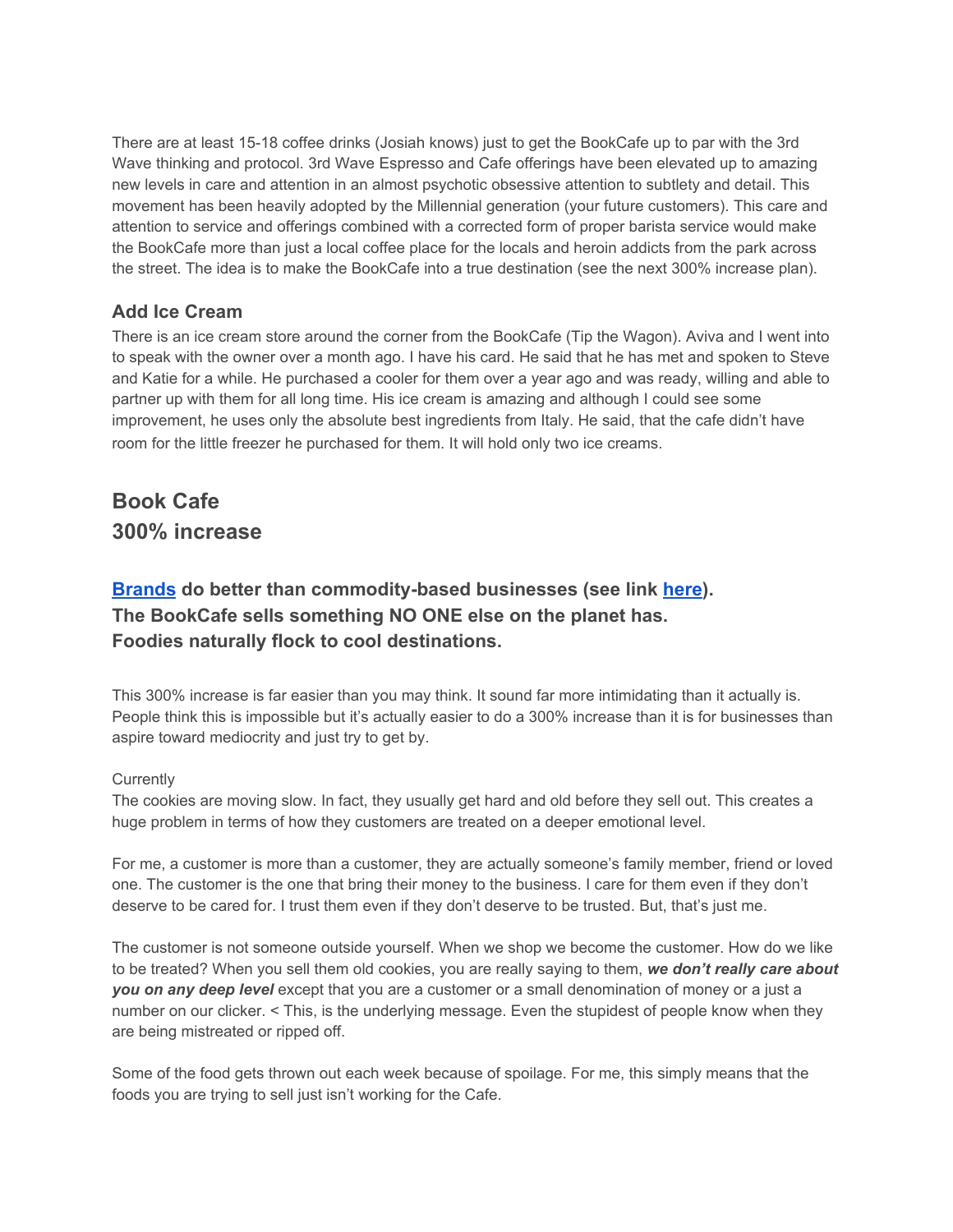#### **So what are your options?**

I've opened and repurposed many dessert places in Astoria in the last 5 years. I got a "feet on the ground," street smart education from dozens of places (of Greek (8), Coolster (2), Arabic (4) origin) there. Back in the early 2000s in Williamsburg | Brooklyn, many businesses were opened by either friends, clients or advertisers. Each had their own spirit and each one that is still opened today had a very unique idea.

Perfectly suited for the SI area over the next few months (before EO opens) is a 3rd Wave style DESSERT place that has excelled at one notable and epic item that no one else has. Once the baking is done, is a **grab and go**. **Grab and Go** food items are easy (prep. time) and highly profitable (and last longer). Premium and unique food products are worth their weight in gold. Foodies travel across boroughs to go and experience that food thing. Foodies travel from Brooklyn, Long Island, Queens and Manhattan to get to remote places to try the food thing.

Along with monolithic companies in the food business today, aside from fast food chains which are closing down in epic numbers over the last and next two years, dessert businesses are a safe and easy business to create. Plus, it's a treat.

#### **So what is that one BiG thing?**

I say: pastries infused with a really rich espresso and coffee flavor.

Why?

Americans consume epic amounts of coffee and now teas are seeming to get an uptick in the culture. No one else has this particular thing as an offering. With an 8.5 billion dollars mall opening down the street, I believe now is the time for someone to embrace this idea and run with it, before someone else does.

See the chart on the next page….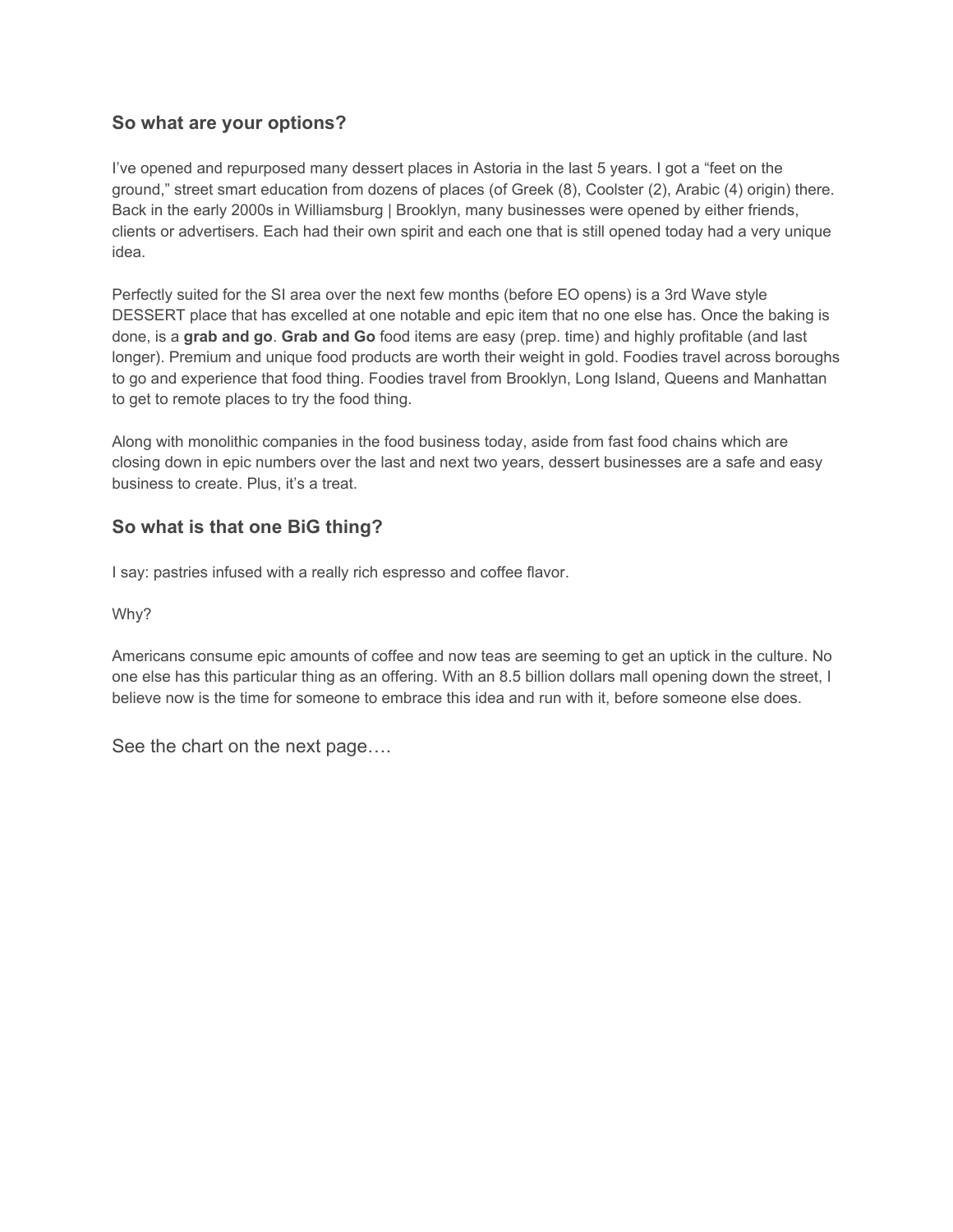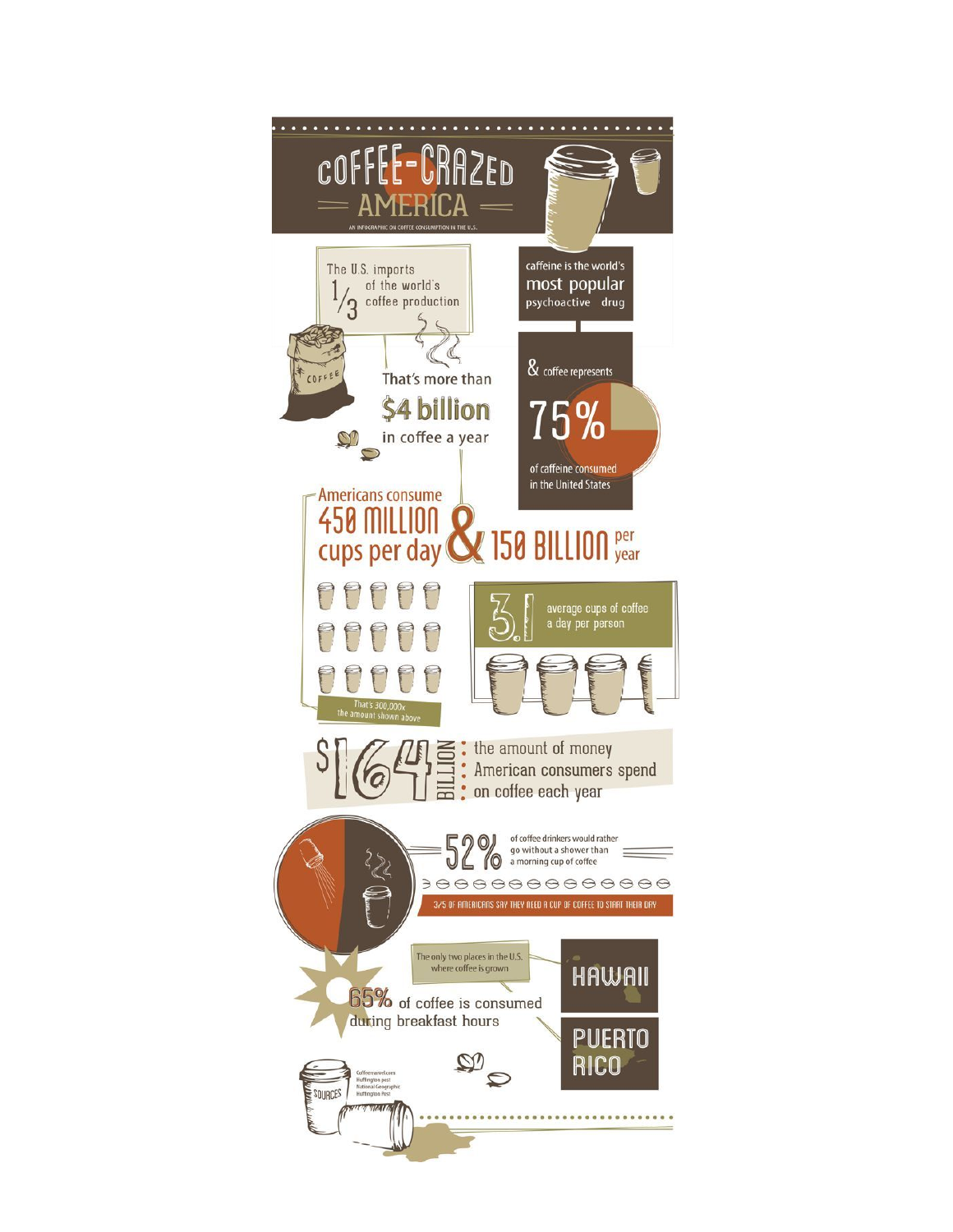## **2018:**

*"Sixty-four percent of Americans age 18 or over said they had a cup of coffee the previous day in 2018. That compares with 62 percent in 2017 and was roughly on par with levels last seen in 2012, according to results of a survey commissioned by the National Coffee Association (NCA) released during the group's annual meeting in New Orleans."*

Source: [https://www.reuters.com/us-coffee-conference-survey/americans-drink-coffee-at-the-highest-level-in-six-years-survey](https://www.reuters.com/article/us-coffee-conference-survey/americans-are-drinking-a-daily-cup-of-coffee-at-the-highest-level-in-six-years-survey-idUSKCN1GT0KU)



**Fun Fact:** The *Staten Island Yankees* was renamed to the *Staten Island Pizza Rats[.](https://www.reuters.com/article/us-coffee-conference-survey/americans-are-drinking-a-daily-cup-of-coffee-at-the-highest-level-in-six-years-survey-idUSKCN1GT0KU)*

This is a good example of a fun idea that is selling more products than ever before for Staten Island: [https://www.silive.com/siyankees/index.ssf/2018/06/pizza\\_rats\\_merchandise\\_selling.html](https://www.silive.com/siyankees/index.ssf/2018/06/pizza_rats_merchandise_selling.html)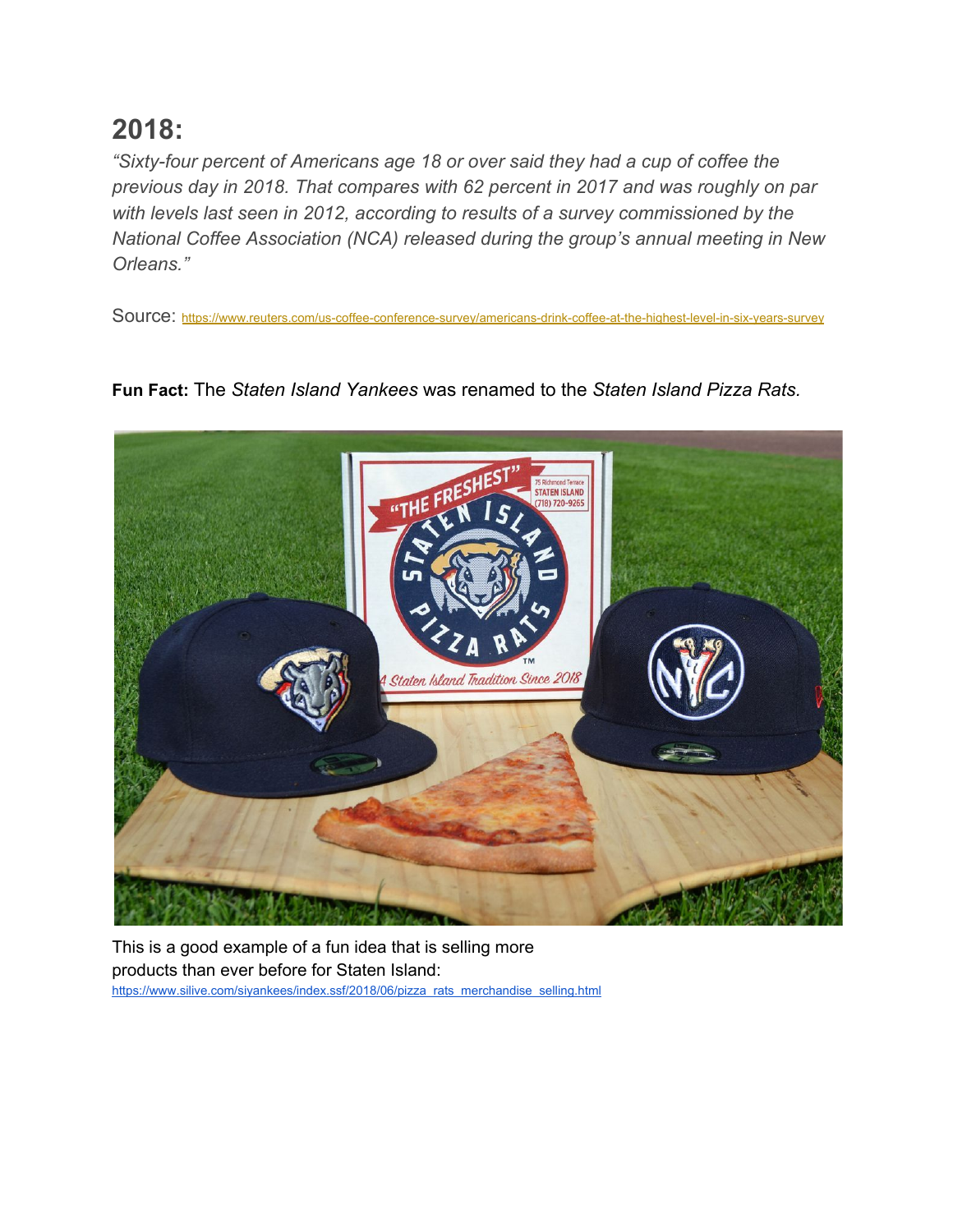## **ETG Clothing**

### **Clothing Store 20% increase**

**Clothing Store: Thrift Clothing run a sale and when restocking, it's very important to pay close attention to the pricing of items. There is a gap between and good purchase and resenting that you paid too much for a thing after you've returned back home. We are entertainment, NOT IN THE SELLING clothes industry.**

- 1. The retail prices are too high. It's as simple as that. I've heard this from various thrift shoppers and bargain hunters in this community in particular. So none of us shop there.
- 2. Customers know you are getting donations, stuff for free or buying bulk items which come to you seriously discounted. They "feel" according to a perceived value and we all know a good deal when we see one and shopping at ETG is seldom a good "steal" deal.
- 3. I asked Lesley Anne what she thought was a the full price of everything that was sold on the blouse rack. She said: "\$150." But the items added up to \$736. So there is a disconnected between the value of the items perceived and what the actual price tags read.
- 4. 20% increase is very possible in this store if some pricing changes were made and then advertised through an Instagram campaign which focused only on the clothing.

## **Clothing Store 50% increase**

An increase of 50% is easy if the 20% increase plan were implemented and if some more visual thought and care were put into the the exterior appearance. The store could use a hipper aesthetic with better, smarter signage and curating the lawn with or without a fence. Lawn chairs and tables placed on the lawn would attract the passerby and lends itself nicely to outdoors seating.

If Clothing is the outer garment we wear to cover our bodies, in the same way, the exterior of a business is a preview of the price point and items available inside the store. Likewise, the exterior of a house is an outer manifestation of what is going on inside, at least perceivably. People do judge a book by its cover.

The current condition of the store is not conducive to newcomers entering the store. The lighting need to be upgraded.The Hours of Operation need to be expanded to include Sunday. Sundays are the biggest shopping days of the week. By simply opening the store on Sunday, this should increase business by 20-30%. Closing Monday's and Tuesday's would be the best options for a five day work week.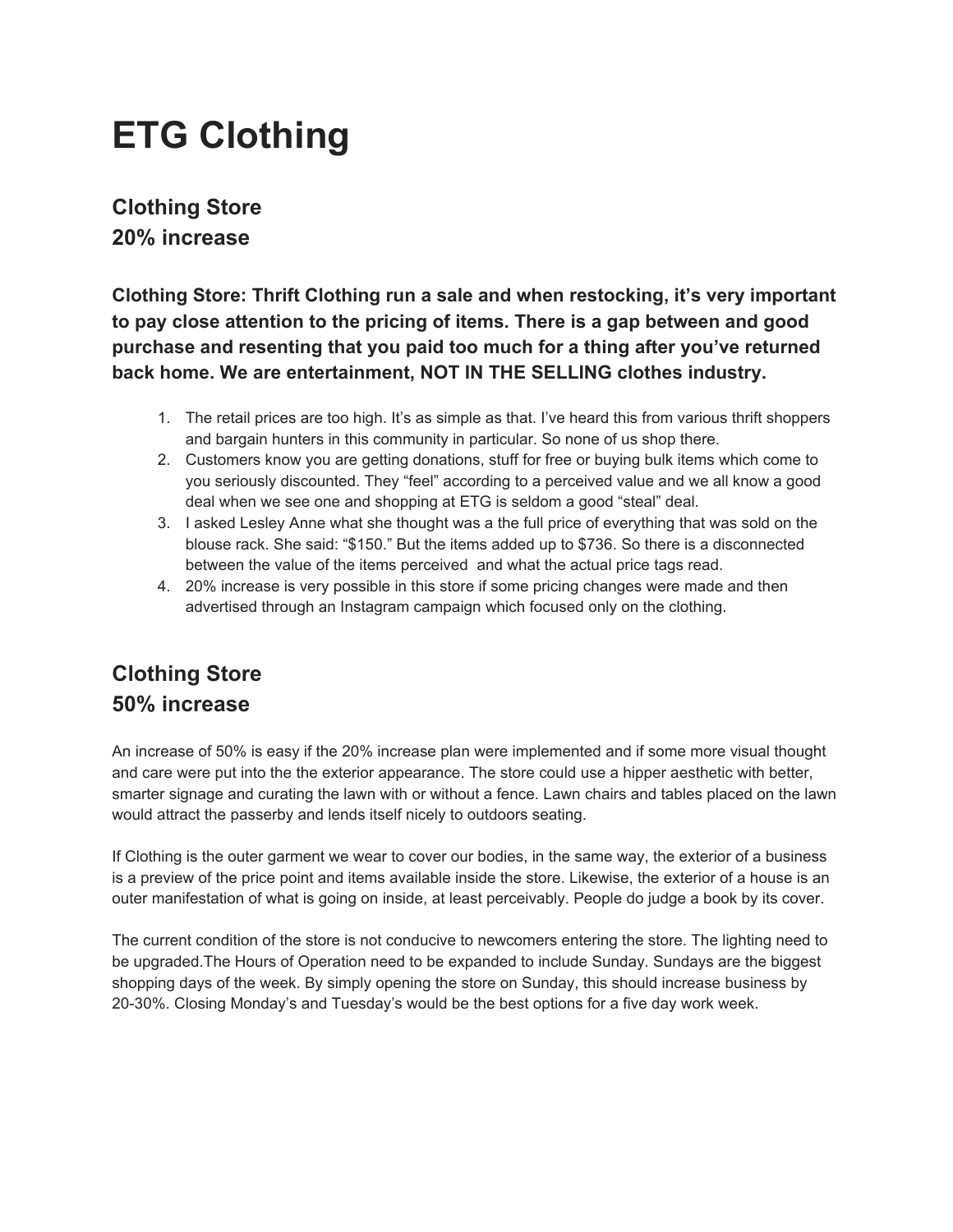## **Clothing Store 100% increase**

This store has the most potential of all the stores, not for Staten Islanders but of the ETG businesses in particular. Comparatively speaking, the competition most resembling a cool, hip Thrift and Vintage store is a place called Nothing New. Nothing New (all the way on the other side of the island) has a remarkable and outstanding Yelp Reviews with a whopping 5.0 perfect rating. This means that their offerings, price point and service has excited customers that have been enthusiastically praised by the money, ur, I mean customers.

Their customer offering includes: free coffee, cups; milk and sugar, cookies, twizzlers, candies, water, soda both upstairs and downstairs. The store is also jam packed with all kinds of items which have a curated feeling (unique items) illustrating a sense of taste and atmosphere that is pleasing and exciting. It's very hard to walk out of that store without buying something. There are items from 50¢ (knick knacks) to \$200 (cabinets and bureaus) and their dressing rooms are clean, organized, theme-centric and unique. There is pleasant music playing both upstairs and downstairs. The were infused aromas throughout the store.

There is nothing gypsy or haphazard about the displays and as chaotic as it is with so many items placed everywhere there seems to be great care placed with attention to an aesthetic appeal for each and every item.

The idea for the ETG Clothing store being arranged per decade as opposed to the type of garment IS THE DIFFERENTIATING FACTOR that could be easily adopted by customers seeking a unique EXPERIENCE. I believe that with an Instagram campaign specifically focused on clothing by decade, that this, in and of itself, would be a feature readily adopted by thrift and vintage shoppers coming to SI from other boroughs. The last factor in this plan would be to arrange the store into separate areas where the Vintage is clearly divided into sections based on price points such as: complimentary (and free) items would be located in the basement, \$1-10 items would be in a thrift section and Vintage would be in a Premium room prices at \$10-50 and above.

## **Clothing Store 300% increase**

Of all the stores, the Clothing Store is the one with the closest proximity to the ferry, therefore has the most potential. This means that most of the busses that pass the store can see the exterior but nothing has changed in years. There is a lot of traffic on Bay Street.

If you needed to create a 300% profit asap, I would advise closing the store and replacing it with a retail renter or selling the building entirely. I would also strongly advise, if you can wait, waiting a year, two years or even three years to double or triple the money once the outlet mall is in full swing. I believe waiting 5 years or more with have generated enough equity to be worth three times more than it is today.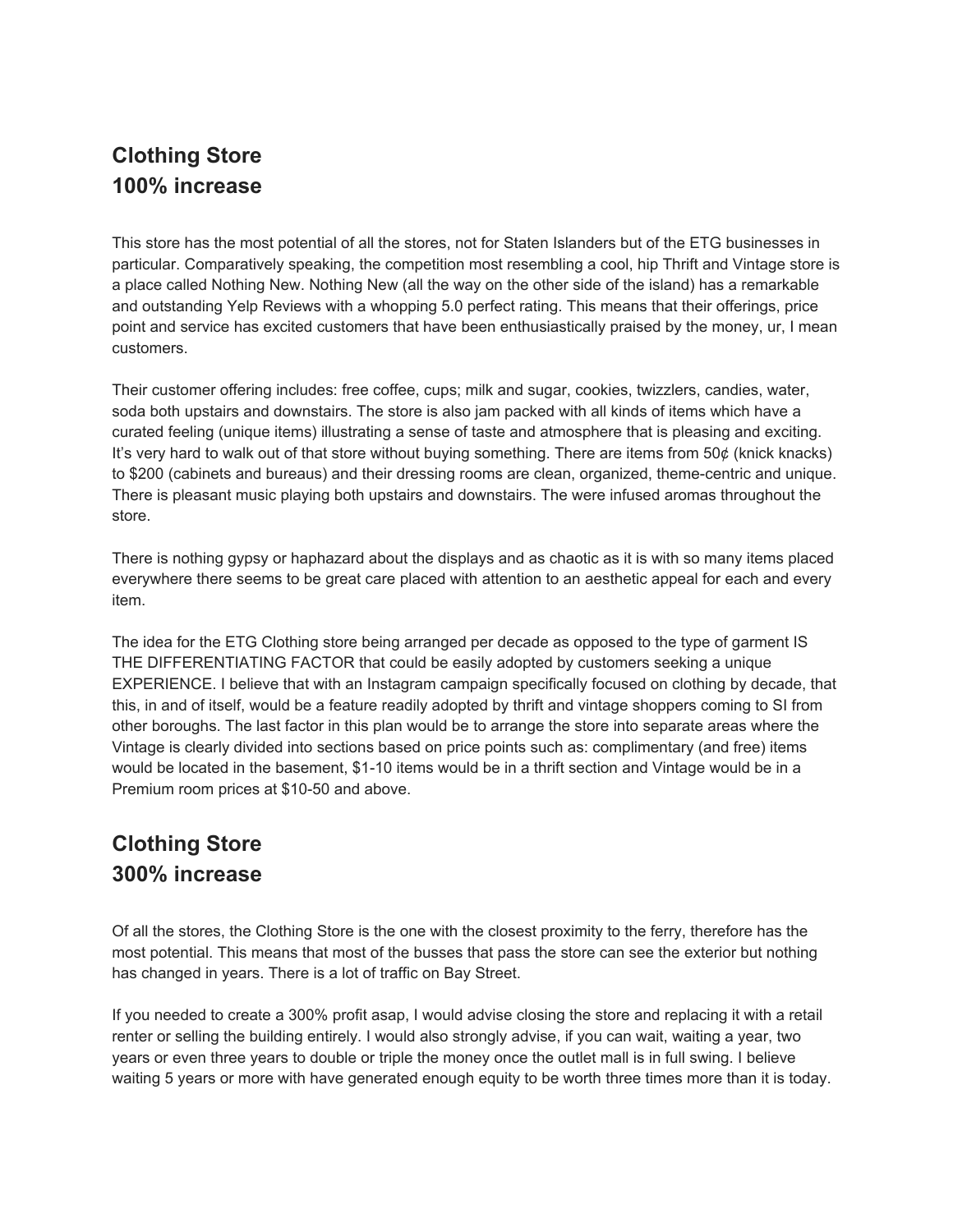#### **Why?**

It's proximity is very close to the ferry which is a main transportation hub to Staten Island. This makes it a Premium Property which means it should sell for the most once the mall opens up and ferry traffic increases from 1.5 million passengers to 5 million passengers/tourist/visitors, according the Empire Outlets website 300%.

Empire Outlets (EO) is a retail mall primarily selling high-end clothing from last year's fashion line. For any stores selling clothing within a 1/4 mile proximity for the next year is going to struggle tremendously, however with the amount of projected, increased foot traffic, it only only a matter of capturing a certain percentage of overflow to make the business profitable. However, only if the stores are improved.

If we capture just 1%-10% in increased foot traffic of 5,000,000 people expected to visit SI from 2018-2019, that's 50,000-500,000 people. It is my hope and it is my prayer that the stores offering in addition to Thrift and Vintage clothing offer a great experience.

#### **A Cleaner/Sharper Space**

The plexiglass cases that flank the entrance outside need to lit, more inviting and less creepy. The lawn need to manicured with chairs and tables placed for shopper to rest. I hear a fence needs to be erected to keep the children from falling off the edge to their imminent deaths.

Candy coffee water make for an overall pleasant customer experience, the stores can then begin up selling, marking up items incrementally. Then, the vintage section can expand and grow.

 $\mathcal{L}_\mathcal{L} = \mathcal{L}_\mathcal{L} = \mathcal{L}_\mathcal{L} = \mathcal{L}_\mathcal{L} = \mathcal{L}_\mathcal{L} = \mathcal{L}_\mathcal{L} = \mathcal{L}_\mathcal{L} = \mathcal{L}_\mathcal{L} = \mathcal{L}_\mathcal{L} = \mathcal{L}_\mathcal{L} = \mathcal{L}_\mathcal{L} = \mathcal{L}_\mathcal{L} = \mathcal{L}_\mathcal{L} = \mathcal{L}_\mathcal{L} = \mathcal{L}_\mathcal{L} = \mathcal{L}_\mathcal{L} = \mathcal{L}_\mathcal{L}$  $\mathcal{L}_\mathcal{L} = \mathcal{L}_\mathcal{L} = \mathcal{L}_\mathcal{L} = \mathcal{L}_\mathcal{L} = \mathcal{L}_\mathcal{L} = \mathcal{L}_\mathcal{L} = \mathcal{L}_\mathcal{L} = \mathcal{L}_\mathcal{L} = \mathcal{L}_\mathcal{L} = \mathcal{L}_\mathcal{L} = \mathcal{L}_\mathcal{L} = \mathcal{L}_\mathcal{L} = \mathcal{L}_\mathcal{L} = \mathcal{L}_\mathcal{L} = \mathcal{L}_\mathcal{L} = \mathcal{L}_\mathcal{L} = \mathcal{L}_\mathcal{L}$  $\mathcal{L}_\mathcal{L} = \mathcal{L}_\mathcal{L} = \mathcal{L}_\mathcal{L} = \mathcal{L}_\mathcal{L} = \mathcal{L}_\mathcal{L} = \mathcal{L}_\mathcal{L} = \mathcal{L}_\mathcal{L} = \mathcal{L}_\mathcal{L} = \mathcal{L}_\mathcal{L} = \mathcal{L}_\mathcal{L} = \mathcal{L}_\mathcal{L} = \mathcal{L}_\mathcal{L} = \mathcal{L}_\mathcal{L} = \mathcal{L}_\mathcal{L} = \mathcal{L}_\mathcal{L} = \mathcal{L}_\mathcal{L} = \mathcal{L}_\mathcal{L}$ 

#### **Furniture Store:**

20% Increase 50% Increase 100% Increase 300% Increase

Coming soon…

#### **Instagram Instructions**

Coming soon too….